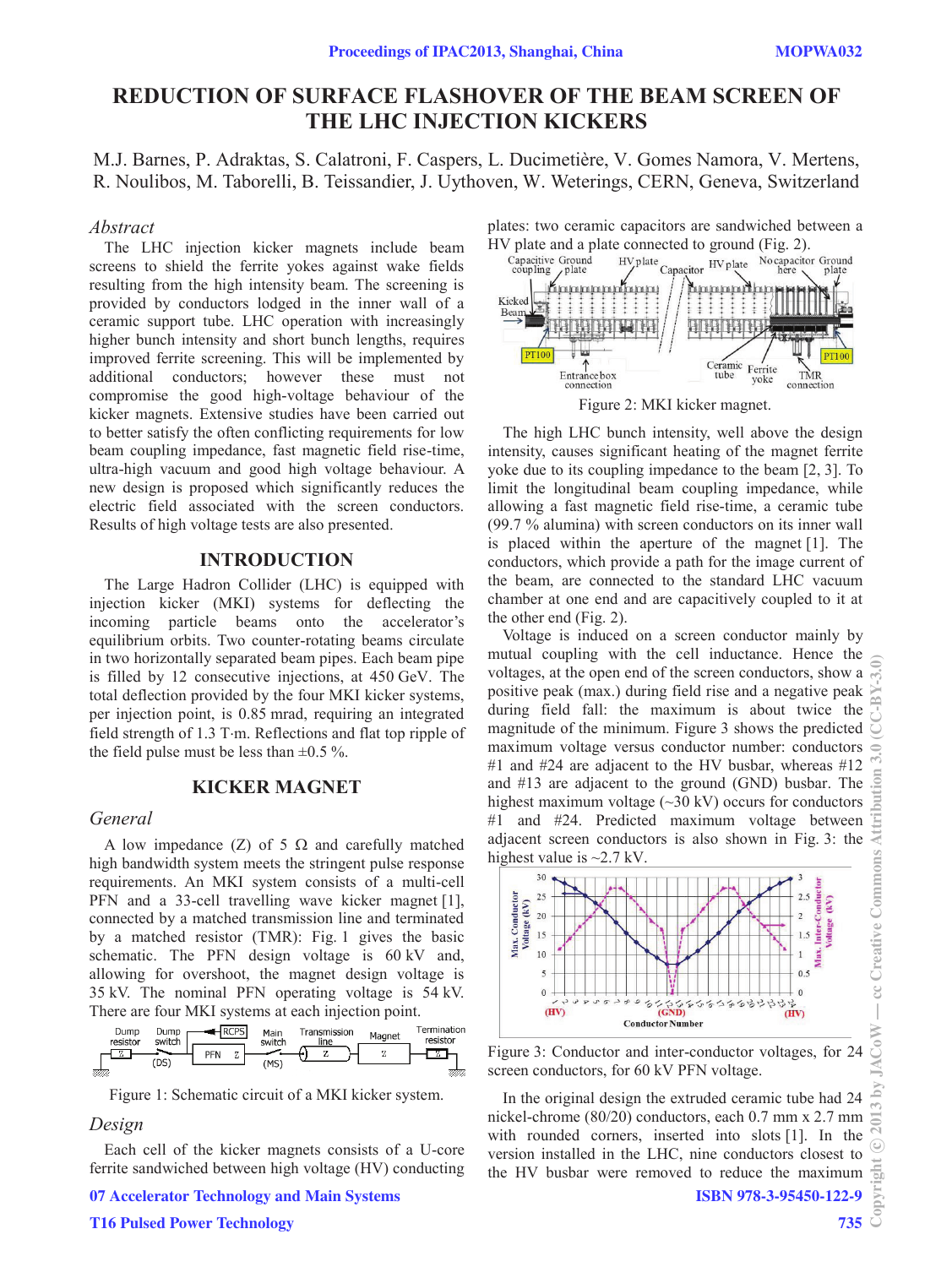electric field by 20%. With this arrangement no surface flashover was observed up to 49 kV PFN voltage. However removing screen conductors had the effect of increasing beam impedance and thus heating of the ferrite yoke [2-4]. Improved ferrite screening will be achieved by installing all 24 conductors; however the good HV behaviour of the magnets must not be compromised.

A kicker magnet with a modified beam screen was installed in the LHC, for testing with beam, in Sept. 2012. This version (Fig. 4) had 19 screen conductors, instead of the so far installed 15, to reduce the beam induced ferrite heating by a factor of  $\sim$ 2 [3]. To reduce surface flashover the capacitively coupled end of each screen conductor had a sphere installed on it: hence 4 mm diameter holes,  $\sim$ 50 mm deep, were machined in one end of the ceramic tube (Fig.  $4$ ) – a difficult procedure. HV testing did not result in any surface flashover below 50 kV PFN voltage, but occasional surface flashover did occur above 50 kV PFN. Thus, to permit all 24 screen conductors to be installed, simulations have been carried out to study and optimize the design of the capacitively coupled end.



Figure 4: 19 beam screen conductors, each with a sphere.

#### **3D ELECTROMAGNETIC SIMULATIONS**

Extensive 3D electromagnetic simulations have been carried out, using the code TOSCA, to study electric fields on the surface of the ceramic. Two different 3D models were used, one with the circular geometry and a "flattened" model: they give very similar predictions, but the flat model is less prone to meshing errors. Each screen conductor is assigned the "Max." conductor voltage shown in Fig. 3. The metallization on the outside of the ceramic tube is modelled as being at 0 V.

The predictions show that, as a result of the high permittivity (9 to 10) of the alumina, equipotential lines penetrate into the ceramic "teeth" between adjacent screen conductors. This results in an increase in the radial surface electric field, between adjacent conductors, by a factor of almost 10 in comparison with what might otherwise be expected.

Table 1 shows the predicted axial and radial electric fields for various numbers of screen conductors and configurations. The axial and radial electric fields tabulated are the highest predicted values, on the inner surface of the ceramic, from the end of the screen conductors to the end of the ceramic tube and between adjacent screen conductors, respectively. The abbreviation "met." indicates that the outside of the ceramic tube is metallized at the capacitively coupled end [4]; "ofs. cyl." indicates that the metallization is

```
ISBN 978-3-95450-122-9
```
removed over a distance of  $\sim$ 20 mm, before the ends of the screen conductors, and replaced by a stainless steel cylinder whose inside diameter is 4 mm greater than the outside of the ceramic tube: the axis of the cylinder is offset by 1 mm with respect to the axis of the ceramic tube such that there is 3 mm clearance, to the outside diameter (OD) of the ceramic tube, on the HV busbar side, and 1 mm clearance on the GND busbar side. "Stag." and "V" indicate non-optimized and optimized lengths for the capacitively coupled end of the conductors, respectively. In the "V" version conductors at lower voltage "shade" those at higher voltage [4].

Table 1: Predicted Electric-Field for 60kV PFN Voltage

| No.<br>cond. | <b>Shape</b> | <b>Spheres</b> | Image<br>current<br>path | Axial<br>field<br>(kV/mm) | Radial<br>field<br>(kV/mm) |
|--------------|--------------|----------------|--------------------------|---------------------------|----------------------------|
| 15           | V            | no             | met.                     | 11.4                      | 4.0                        |
| 19           | stag.        | yes            | met.                     | 8.2                       | 15.7                       |
| 24           | stag.        | yes            | met.                     | 9.7                       | 17.5                       |
| 24           | V            | no             | ofs. cyl.                | 6.9                       | 2.1                        |
| 24           | V            | yes            | ofs. cyl.                | 3.9                       | 75                         |

The predictions, for 15 and 19 conductor versions, together with previous observations of the surface flashover inception voltage, have been used to determine the upper limits for the predicted electric field. For the 19 conductor case the observed surface flashover is probably initiated by the high radial electric field: at 50 kV PFN the predicted radial field is 13 kV/mm. Table 1 shows that the maximum electric field, for 24 conductors with spheres and metallization, is predicted to be 17.5 kV/mm: thus surface flashover might be expected to occur at  $\sim$ 45 kV PFN. Table 1 also shows that removing some metallization and replacing it with the offset cylinder, reduces the maximum electric field by a factor of more than 2, providing a safety margin for operation at the PFN design voltage of 60 kV.

#### **HV LABORATORY TEST RESULTS**

Tests have been carried out in the laboratory to validate the predictions. To permit HV testing at screen voltages well above those expected during normal LHC operation, without risking damage to a kicker magnet, the setup did not use a magnet. Instead 24 screen conductors were installed in a ~48 cm long ceramic tube, placed within a vacuum tank. All screen conductors were connected to the main switch (MS in Fig. 1) of an LHC PFN. A  $\sim$ 12  $\Omega$ resistive terminator was connected in parallel to the output of the MS. Transmission line lengths were relatively short so as to minimize voltage oscillations. Table 2 shows predicted electrical field for the two tested geometries, using 63 kV equivalent LHC PFN voltage: this is the PFN voltage which gives 30 kV maximum on a screen conductor. During most of the tests a pulse of 1200 ns duration was applied, which is  $~100$  ns longer than the positive induced voltage during LHC operation.

07 Accelerator Technology and Main Systems